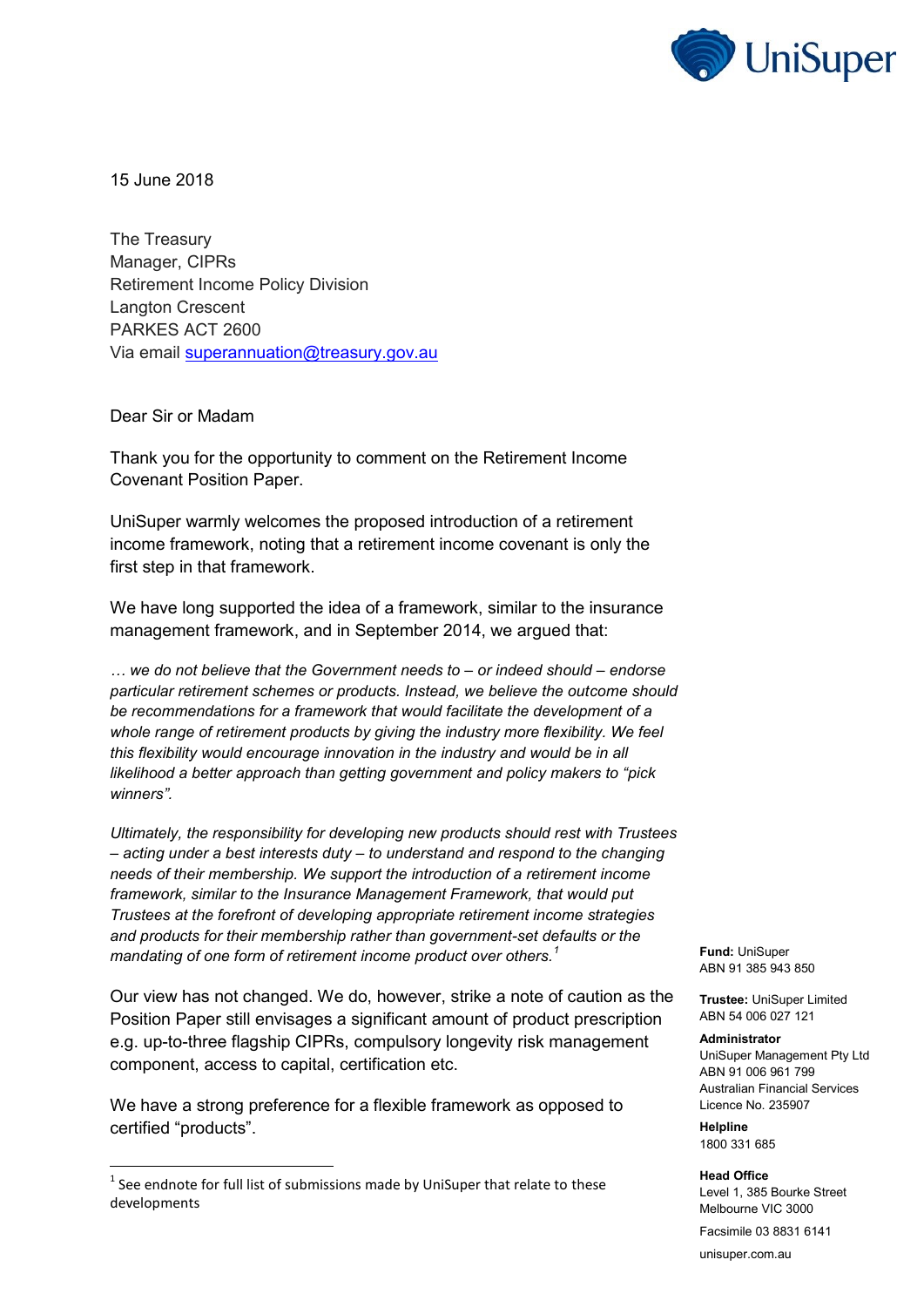A framework that considers what is in the best interest of members and makes available new products or combinations of products, rather than one that enforces the bundling and offering of "certified products", is to our way of thinking, a far more flexible and responsible approach. Trustees continue to be best placed to understand and respond to the needs of their members, and any process to "commoditise" retirement income runs up against this fact.

Another note of caution is that the Position Paper makes a number of statements ruling out a CIPR that comprises 100% account-based pension. We suggest that this flies in the face of clear evidence of strong retiree demand for control over their savings. And we believe that a large number of retirees will continue to see the Age Pension (possibly augmented with additional "income" from an expanded Pension Loans Scheme) as their longevity protection. A CIPR framework or a CIPR product that fails to recognise the importance of the Age Pension to most retirees' plans risks failure itself.

To that end, we believe that means testing of CIPRs will be a key influence on their success. In February this year, we made a submission to the Department of Social Services in which we argued:

*…that giving up access to capital should be a key trade-off to enable an income stream to receive concessional treatment.*

Further, in response to a proposed 30% assets and income test shelter we argued that:

*…the current means test rules for lifetime income streams are somewhat concessional, our analysis and that of others suggests that the rules proposed in this document are less concessional. The income test appears harsher in the early years and the assets test shelter is largely irrelevant given that the income test is generally the operative test.*

While a 40% income and assets-test shelter was announced in this year's Budget, we remain yet to be convinced that this will be a significant spur to increased demand for pooled lifetime income streams.

We also note that a potential exception from having to offer a CIPR is in respect of members with less than \$50,000 in superannuation. We believe that this figure ought to be higher and potentially linked to the assets-test threshold for singles. This recognises the fact that those with lower formal retirement savings will, in one sense, have access to a CIPR via the Age Pension.

While we warmly welcome the Retirement Income Framework, we caution against too much prescription in requiring trustees to develop "certified" or standardised products; a trustee's product offering, after all, should be based on identified needs of its members rather than fitting members to standardised products. We maintain that CIPRs should be considered *purely* as part of a framework, rather than seen as a standardised,